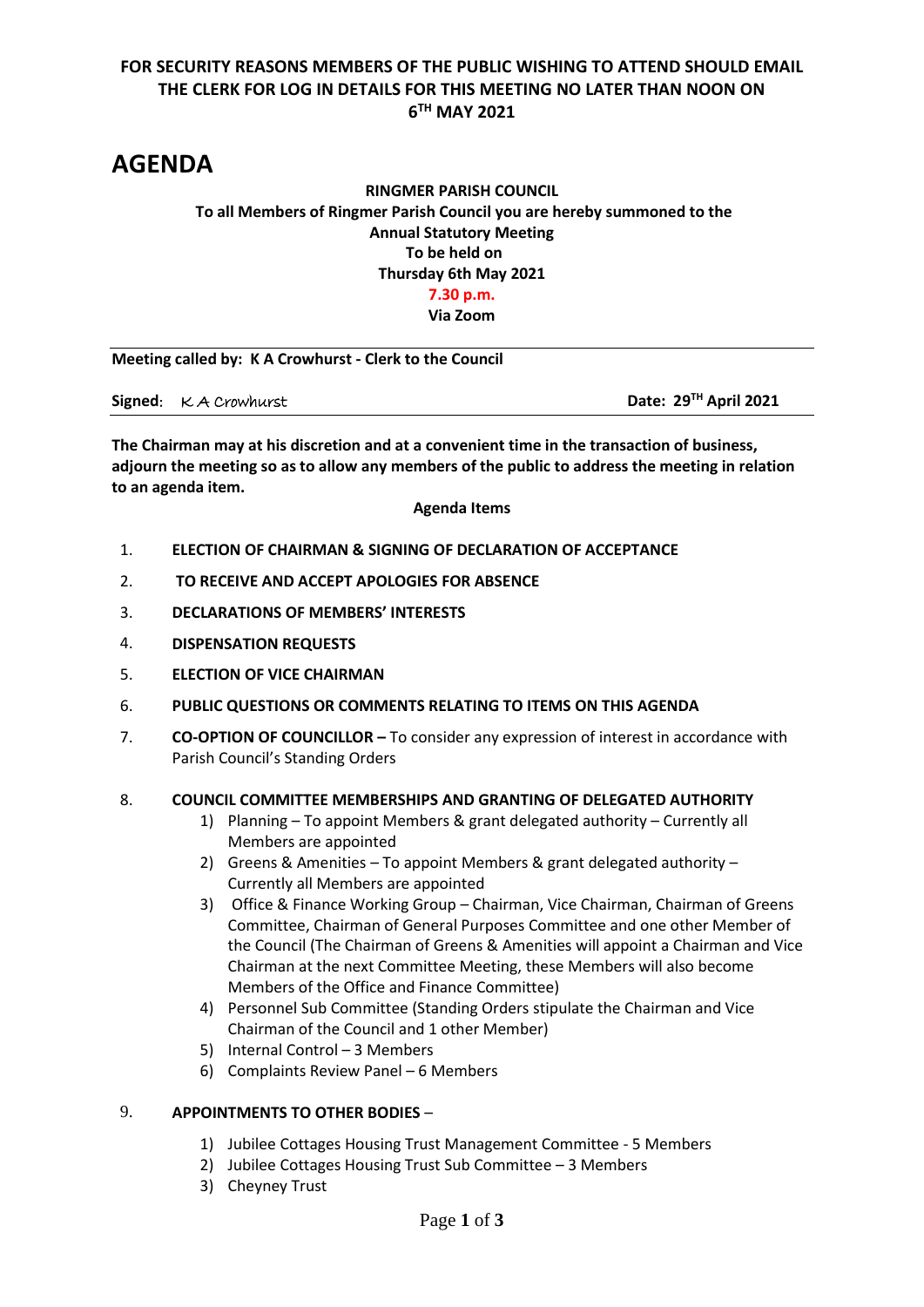# **FOR SECURITY REASONS MEMBERS OF THE PUBLIC WISHING TO ATTEND SHOULD EMAIL THE CLERK FOR LOG IN DETAILS FOR THIS MEETING NO LATER THAN NOON ON 6 TH MAY 2021**

- 4) Ringmer Village Hall Management Committee 1 Member
- 5) Lewes District Association of Local Councils 2 Members
- 6) Liaison Cllr for Community Safety/Police Liaison/Traffic
- 7) Sussex Police Joint Action Group
- 8) Emergency Planning
- 9) Liaison Cllr Ringmer's businesses Terms of reference to follow
- 10) Liaison Cllr for education provision in Ringmer
- 11) Liaison Cllr for healthcare provision in Ringmer
- 12) Liaison Cllr Ringmer Village Shop Association

#### **Other appointments can be made as the need arises**

#### 10. **POLICIES FOR REVIEW AND ADOPTION**

- a) Ringmer Parish Council Standing Orders
- b) Ringmer Parish Council Financial Regulations
- c) Ringmer Parish Council Risk Assessment
- d) Ringmer Parish Council Code of Conduct

#### 11. TO ACCEPT THE MINUTES FROM THE PARISH COUNCIL MEETING HELD ON 8<sup>TH</sup> APRIL **2021 AND THE EXTRAORDINARY MEETING ALSO HELD ON 29TH APRIL 2021**

12. **GENERAL POWER OF COMPTENCE ELIGIBLITY –** To establish whether Ringmer Parish Council is eligible to exercise the General Power of Competence – Based on the Clerk's qualification and electoral mandate

#### 13. **ACTION POINTS /CLERKS REPORT**

#### 14. **CORRESPONDENCE – FOR NOTING OR ACTION**

a) To consider any correspondence for noting or action, after this agenda has been published

#### 15. **OFFICE & FINANCE:**

a) Payments and Receipts (Previously circulated)

- b) Bank Reconciliation(s) c) Bank Summary
- d) Cost Centre Report
- e) Quotation(s)
- f) Grant application(s)/Donations
- g) Audit update and progress
- h) Any other financial matters that cannot be held over to the next agenda

## **ANNUAL RETURN & FINAL ACCOUNTS 2020-2021 – FINAL ACCOUNTS DOCUMENT AND COPY OF AUDIT FORM PREVIOUSLY CIRCULATED**

- a) Income and expenditure for the year To approve end of year accounts
- b) End of year Bank reconciliation(s) Business account and Community Account
- c) Transfer of fund explanation
- d) Approve sections 1 Annual Governance Statement
- e) Approve Section 2 Accounting Statements
- f) To sign the Audit form for submission to External Auditors Subject to Internal Auditors approval by 30<sup>th</sup> September 2021